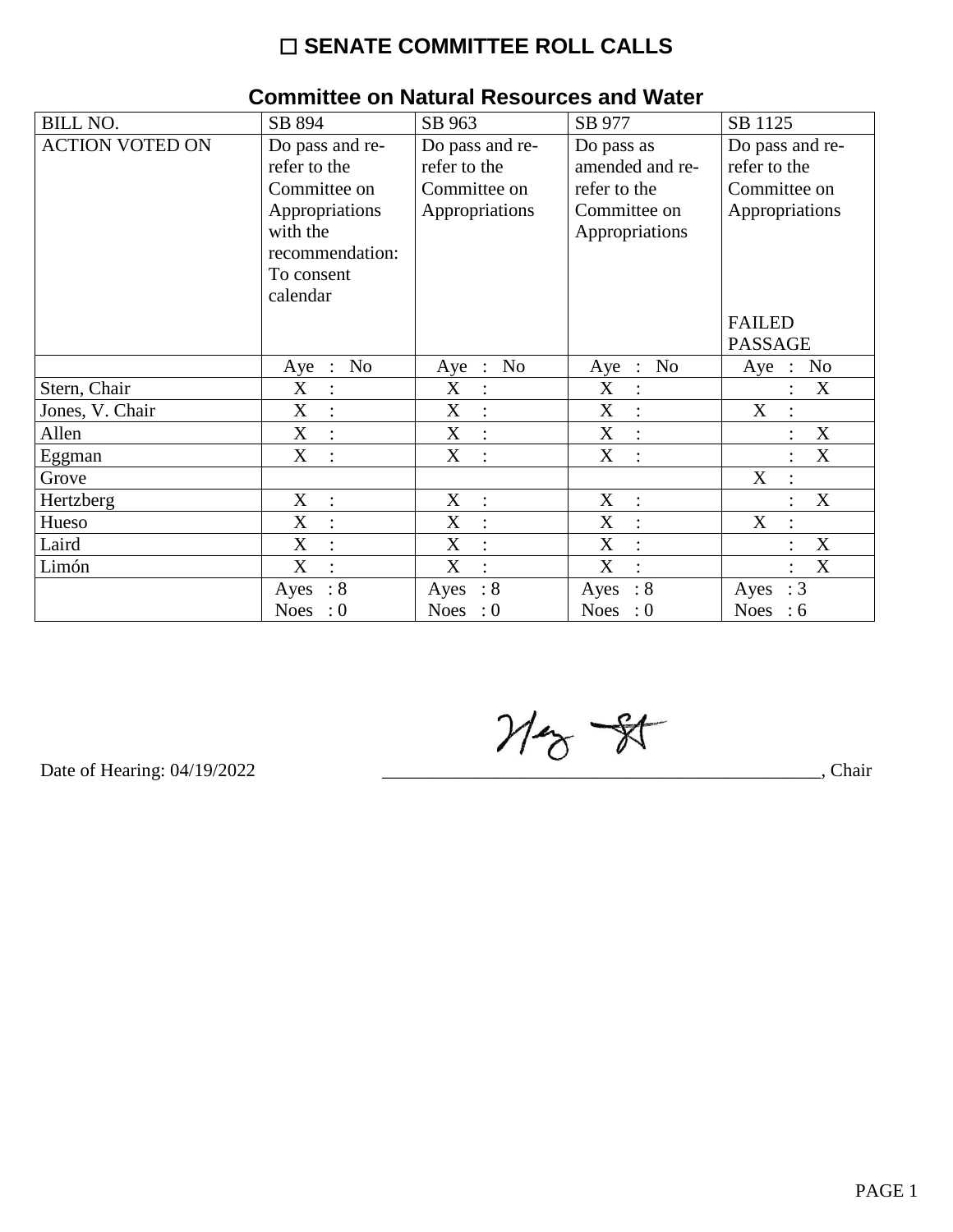# $\square$  SENATE COMMITTEE ROLL CALLS

| <b>BILL NO.</b>        | SB 1125                                       | SB 1167                                                           | SB 1197                                                           | SB 1205                                                                         |
|------------------------|-----------------------------------------------|-------------------------------------------------------------------|-------------------------------------------------------------------|---------------------------------------------------------------------------------|
| <b>ACTION VOTED ON</b> | Reconsideration<br>granted                    | Do pass and re-<br>refer to the<br>Committee on<br>Appropriations | Do pass and re-<br>refer to the<br>Committee on<br>Appropriations | Do pass as<br>amended and re-<br>refer to the<br>Committee on<br>Appropriations |
|                        | N <sub>o</sub><br>Aye<br>$\ddot{\phantom{a}}$ | No<br>Aye<br>$\ddot{\phantom{1}}$ :                               | N <sub>o</sub><br>Aye<br>$\ddot{\phantom{1}}$ :                   | N <sub>o</sub><br>Aye<br>$\cdot$ :                                              |
| Stern, Chair           | X<br>$\ddot{\cdot}$                           | X                                                                 | X<br>:                                                            | $\mathbf X$                                                                     |
| Jones, V. Chair        | X<br>$\ddot{\cdot}$                           | $\mathbf X$                                                       | $\boldsymbol{\mathrm{X}}$<br>:                                    | X                                                                               |
| Allen                  | X<br>$\ddot{\cdot}$                           | X<br>$\ddot{\cdot}$                                               | X<br>$\ddot{\cdot}$                                               | X<br>$\overline{\mathcal{C}}$                                                   |
| Eggman                 | X<br>$\ddot{\cdot}$                           | X                                                                 | X<br>$\ddot{\cdot}$                                               | X                                                                               |
| Grove                  | $\boldsymbol{\mathrm{X}}$<br>$\vdots$         |                                                                   |                                                                   |                                                                                 |
| Hertzberg              | X<br>$\ddot{\cdot}$                           | X<br>$\mathbf{r}$                                                 | X<br>$\ddot{\cdot}$                                               | X<br>$\dot{\mathbf{r}}$                                                         |
| Hueso                  | X<br>$\ddot{\cdot}$                           | X                                                                 | X<br>:                                                            | X                                                                               |
| Laird                  | X<br>$\ddot{\cdot}$                           | X                                                                 | $\boldsymbol{\mathrm{X}}$<br>$\ddot{\cdot}$                       | X                                                                               |
| Limón                  | X<br>$\ddot{\cdot}$                           | X<br>$\ddot{\cdot}$                                               | X<br>$\bullet$                                                    | X                                                                               |
|                        | : 9<br>Ayes                                   | :7<br>Ayes                                                        | $\therefore 8$<br>Ayes                                            | $\therefore 8$<br>Ayes                                                          |
|                        | Noes : $0$                                    | Noes : $1$                                                        | Noes : $0$                                                        | Noes : $0$                                                                      |

# **Committee on Natural Resources and Water**

 $M_{\odot}$  - 81

Date of Hearing: 04/19/2022

Chair, Chair